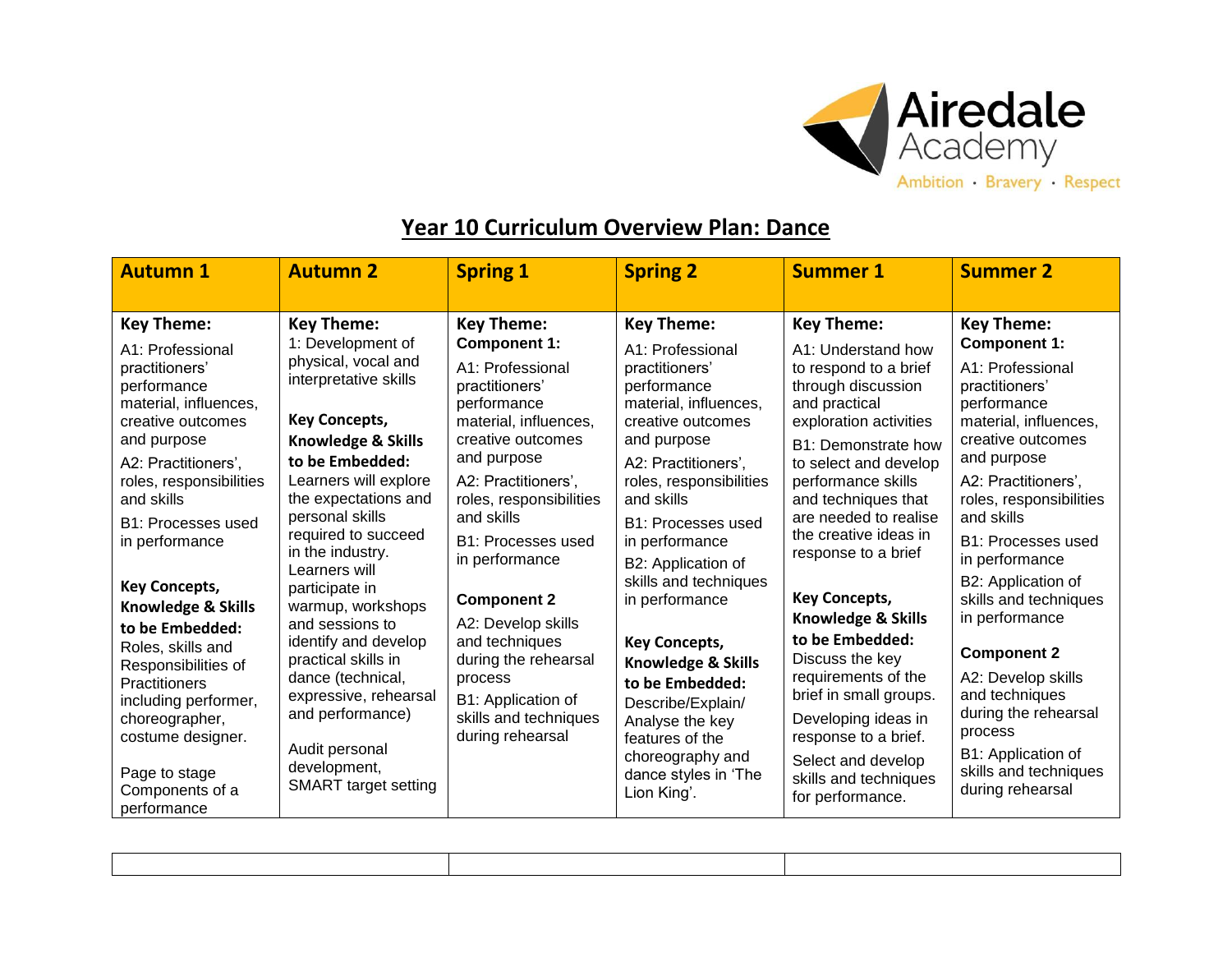

| <b>Links to Prior</b>                                                                                                                                                        | <b>Links to Prior</b>                                                                                                                                                            | <b>Key Concepts,</b>                                                                                                                                                                                  | Rehearse and                                                                                                                                                                                               | Evaluate the                                                                                                                                      | B2: Application of                                                                                                                                                                                           |
|------------------------------------------------------------------------------------------------------------------------------------------------------------------------------|----------------------------------------------------------------------------------------------------------------------------------------------------------------------------------|-------------------------------------------------------------------------------------------------------------------------------------------------------------------------------------------------------|------------------------------------------------------------------------------------------------------------------------------------------------------------------------------------------------------------|---------------------------------------------------------------------------------------------------------------------------------------------------|--------------------------------------------------------------------------------------------------------------------------------------------------------------------------------------------------------------|
| Learning:                                                                                                                                                                    | Learning:                                                                                                                                                                        | <b>Knowledge &amp; Skills</b>                                                                                                                                                                         | Perform 'The Lioness                                                                                                                                                                                       | development process                                                                                                                               | skills and techniques                                                                                                                                                                                        |
| All topics link to                                                                                                                                                           | Subject specific                                                                                                                                                                 | to be Embedded:                                                                                                                                                                                       | Hunt'.                                                                                                                                                                                                     | and outcome.                                                                                                                                      | in performance                                                                                                                                                                                               |
| schemes taught in<br>year 9 but are<br>covered in greater<br>depth and include<br>practical exploration.<br><b>Key Assessment</b><br>Pieces:<br>Practitioners<br>coursework. | vocabulary used in<br>KS3.<br><b>Key Assessment</b><br><b>Pieces:</b><br>Individual audit,<br><b>SMART</b> target<br>evidence.<br>Videoed classwork.<br><b>Tier 3 Vocabulary</b> | Describe/Explain/<br>Analyse the key<br>features of the<br>choreography and<br>dance styles in 'The<br>Lion King'.<br>Learn and rehearse<br>'The Lioness Hunt'.<br><b>Links to Prior</b><br>Learning: | <b>Links to Prior</b><br>Learning:<br>Knowledge of Roles,<br>Skills, the processes<br>and components of a<br>performance are<br>embedded in Autumn<br>18.2.<br>Practical skills and<br>self-management are | <b>Links to Prior</b><br>Learning:<br>Subject specific<br>vocabulary used in<br>KS3.<br><b>Key Assessment</b><br><b>Pieces:</b><br>Group workshop | <b>Key Concepts,</b><br><b>Knowledge &amp; Skills</b><br>to be Embedded:<br>Describe/Explain/<br>Analyse the key<br>features of the<br>choreography within<br>'Chicago the<br>musical'.<br>Learn, rehearse & |
| <b>Tier 3 Vocabulary</b>                                                                                                                                                     | Vault:                                                                                                                                                                           | Knowledge of Roles,                                                                                                                                                                                   | embedded in Spring<br>1 & 8 & 2.                                                                                                                                                                           | performance.<br>Three written                                                                                                                     | perform "All That<br>Jazz'.                                                                                                                                                                                  |
| Vault:                                                                                                                                                                       | Specific to the                                                                                                                                                                  | Skills, the processes                                                                                                                                                                                 |                                                                                                                                                                                                            | submissions: ideas,                                                                                                                               |                                                                                                                                                                                                              |
| Job roles and skills,<br>components of a<br>performance - Dance<br>specific terminology.<br>Please see the<br>knowledge organiser.                                           | discipline - technical,<br>expressive and<br>performance terms.<br>Please see the<br>knowledge organiser.<br><b>Reading Exposure:</b>                                            | and components of a<br>performance are<br>embedded in Autumn<br>$\mathbf 1$ .<br>Practical skills and<br>self-management are<br>embedded in Spring<br>2.                                              | <b>Key Assessment</b><br>Pieces:<br>Hand in Component<br>1& 2 (The Lion King -<br>Choreography)                                                                                                            | development of skills<br>and evaluation.<br><b>Tier 3 Vocabulary</b><br>Vault:<br>Specific to the<br>discipline -                                 | <b>Links to Prior</b><br>Learning:<br>Knowledge of Roles,<br>Skills, the processes<br>and components of a<br>performance are<br>embedded in Autumn                                                           |
| <b>Reading Exposure:</b>                                                                                                                                                     | PowerPoint                                                                                                                                                                       |                                                                                                                                                                                                       | <b>Tier 3 Vocabulary</b>                                                                                                                                                                                   | Professional skills,                                                                                                                              | 1 & 82.                                                                                                                                                                                                      |
| Independent<br>research.<br><b>PowerPoint</b>                                                                                                                                | information.<br><b>Strategies to enable</b>                                                                                                                                      | <b>Key Assessment</b><br><b>Pieces:</b>                                                                                                                                                               | Vault:<br><b>PowerPoint</b>                                                                                                                                                                                | techniques. Please<br>see the knowledge<br>organiser.                                                                                             | Practical skills and<br>self-management are<br>embedded in Spring                                                                                                                                            |
| information.                                                                                                                                                                 | new concepts,                                                                                                                                                                    | Coursework -<br>Component 1& 2                                                                                                                                                                        | information. Specific<br>to the discipline.                                                                                                                                                                |                                                                                                                                                   | 1 & 8 & 2.                                                                                                                                                                                                   |
| Contexts.<br><b>Historical /Social</b>                                                                                                                                       | knowledge & skills                                                                                                                                                               | (The Lion King - The                                                                                                                                                                                  | Please see the                                                                                                                                                                                             | <b>Reading Exposure:</b>                                                                                                                          |                                                                                                                                                                                                              |
| research.                                                                                                                                                                    | to embed in long-                                                                                                                                                                | Lioness Hunt)                                                                                                                                                                                         | knowledge organiser.                                                                                                                                                                                       | Independent                                                                                                                                       |                                                                                                                                                                                                              |
|                                                                                                                                                                              | term memory:                                                                                                                                                                     |                                                                                                                                                                                                       |                                                                                                                                                                                                            | research.                                                                                                                                         |                                                                                                                                                                                                              |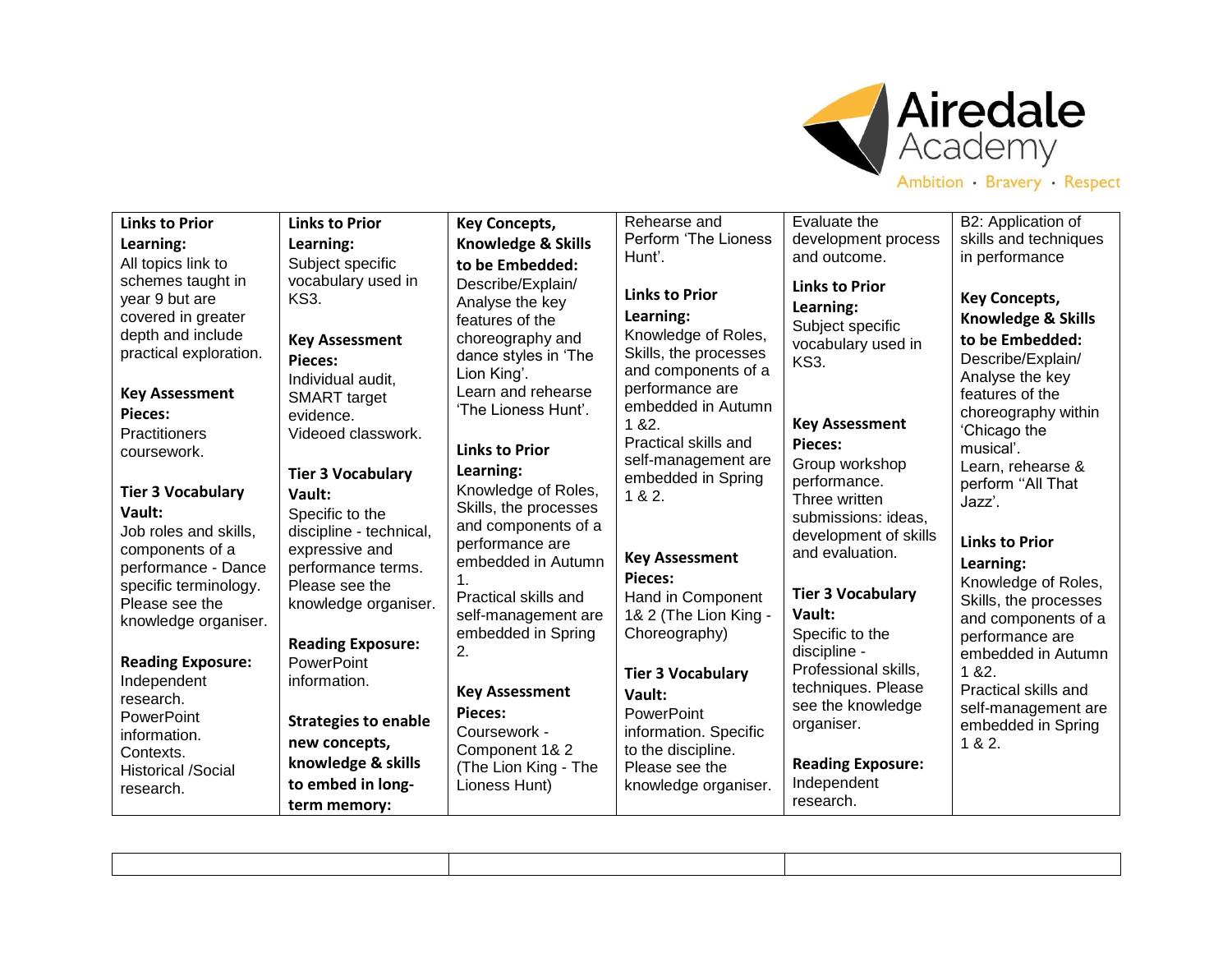

| class.<br><b>Strategies to enable</b><br>new concepts,<br>knowledge & skills<br>to embed in long-<br>term memory:<br>SOW build on KS3<br>understanding.<br>Theory DINS. | understanding.<br>Theory DINS. | <b>Tier 3 Vocabulary</b><br>Vault:<br>PowerPoint<br>information. Specific<br>to the discipline.<br>Please see the<br>knowledge organiser.<br><b>Reading Exposure:</b><br>Independent<br>research.<br><b>PowerPoint</b><br>information.<br>Contexts.<br><b>Historical /Social</b><br>research.<br>Reading findings in<br>class.<br><b>Strategies to enable</b><br>new concepts,<br>knowledge & skills<br>to embed in long-<br>term memory:<br>SOW built on from<br>the previous two<br>terms.<br>Theory DINS. | <b>Reading Exposure:</b><br>Independent<br>research.<br><b>PowerPoint</b><br>information.<br>Contexts.<br><b>Historical /Social</b><br>research.<br>Reading findings in<br>class.<br><b>Strategies to enable</b><br>new concepts,<br>knowledge & skills<br>to embed in long-<br>term memory:<br>SOW built on from<br>the previous two<br>terms.<br>Theory DINS. | The assignment brief.<br>Contexts.<br>Historical / Social<br>research.<br>Reading findings in<br>class.<br><b>Strategies to enable</b><br>new concepts,<br>knowledge & skills<br>to embed in long-<br>term memory:<br>SOW build on KS3<br>understanding.<br>Theory DINS. | <b>Key Assessment</b><br>Pieces:<br>Hand in Component<br>1& 2 (Chicago - All<br>That Jazz)<br><b>Tier 3 Vocabulary</b><br>Vault:<br><b>PowerPoint</b><br>information. Specific<br>to the discipline.<br>Please see the<br>knowledge organiser.<br><b>Reading Exposure:</b><br>Independent<br>research.<br><b>PowerPoint</b><br>information.<br>Contexts.<br><b>Historical /Social</b><br>research.<br>Reading findings in<br>class.<br><b>Strategies to enable</b><br>new concepts,<br>knowledge & skills<br>to embed in long-<br>term memory:<br>SOW built on from<br>the previous two |
|-------------------------------------------------------------------------------------------------------------------------------------------------------------------------|--------------------------------|--------------------------------------------------------------------------------------------------------------------------------------------------------------------------------------------------------------------------------------------------------------------------------------------------------------------------------------------------------------------------------------------------------------------------------------------------------------------------------------------------------------|-----------------------------------------------------------------------------------------------------------------------------------------------------------------------------------------------------------------------------------------------------------------------------------------------------------------------------------------------------------------|--------------------------------------------------------------------------------------------------------------------------------------------------------------------------------------------------------------------------------------------------------------------------|-----------------------------------------------------------------------------------------------------------------------------------------------------------------------------------------------------------------------------------------------------------------------------------------------------------------------------------------------------------------------------------------------------------------------------------------------------------------------------------------------------------------------------------------------------------------------------------------|
|-------------------------------------------------------------------------------------------------------------------------------------------------------------------------|--------------------------------|--------------------------------------------------------------------------------------------------------------------------------------------------------------------------------------------------------------------------------------------------------------------------------------------------------------------------------------------------------------------------------------------------------------------------------------------------------------------------------------------------------------|-----------------------------------------------------------------------------------------------------------------------------------------------------------------------------------------------------------------------------------------------------------------------------------------------------------------------------------------------------------------|--------------------------------------------------------------------------------------------------------------------------------------------------------------------------------------------------------------------------------------------------------------------------|-----------------------------------------------------------------------------------------------------------------------------------------------------------------------------------------------------------------------------------------------------------------------------------------------------------------------------------------------------------------------------------------------------------------------------------------------------------------------------------------------------------------------------------------------------------------------------------------|